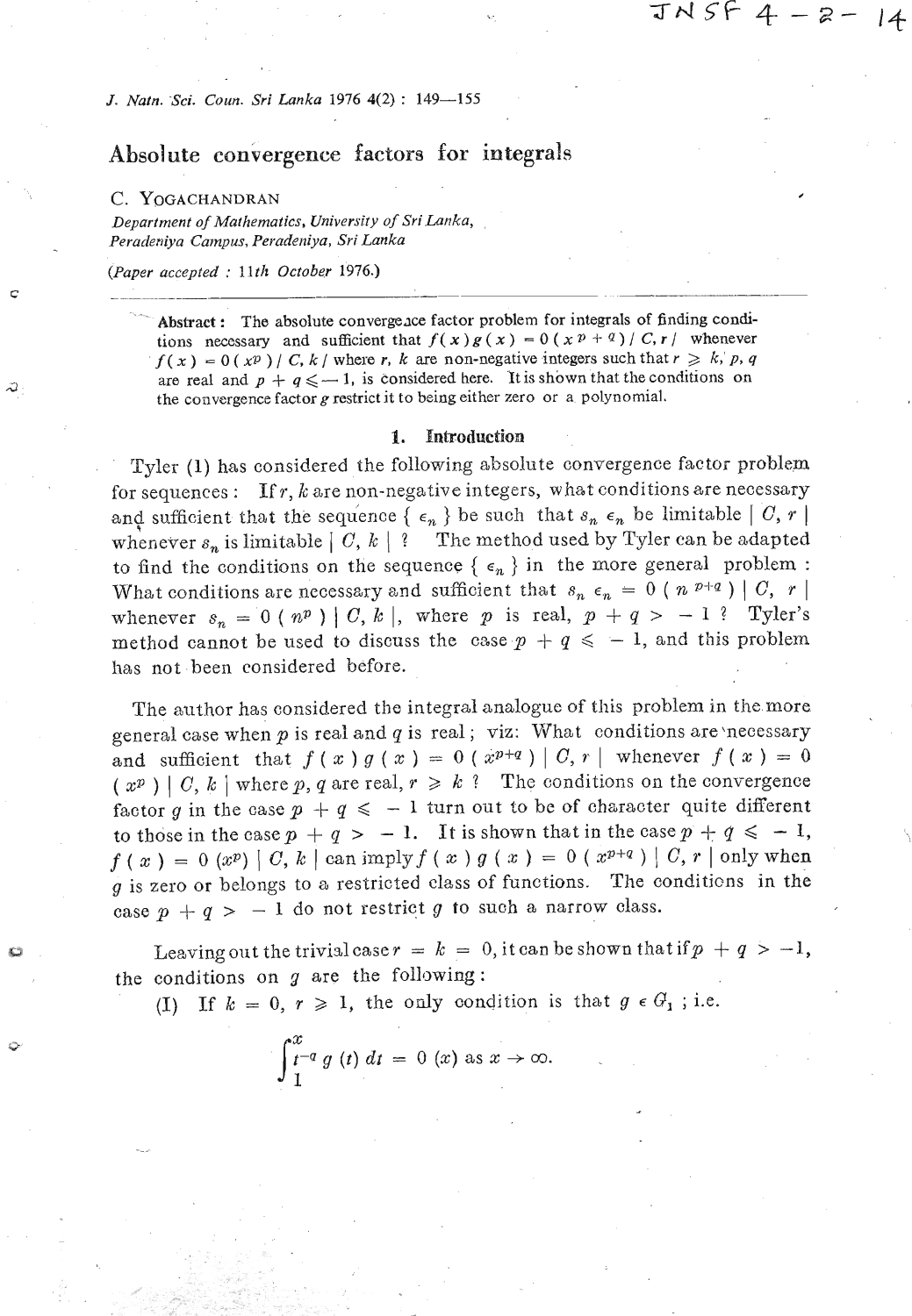- (II) If  $r \ge k \ge 1$ , then  $g \in G_2$ ; i.e.
	- (i)  $g(x) = 0$  ( $x^q$ ) as  $x \rightarrow \infty$ .
	- (ii)  $q^{k-1} (x) = 0 (x^{q+1-k})$  as  $x \to \infty$ .

The conditions in I and II turn out to be necessary even in the case  $p + q$  $\leq$  - 1, but a stronger result is proved here. It is shown that it is necessary that g belongs to classes smaller than  $G_1$  and  $G_2$  in the cases  $k = 0$  and  $k \ge 1$ respectively.

This paper deals with the case  $p + q \le -1$  in detail. The case  $p + q$  $> -1$  will be dealt with in a subsequent paper.

### **2.** Preliminary Definitions

All functions considered here are real and defined on  $[1, \infty)$ . If f is Lebesgue integrable locally (i.e. in every finite subinterval of  $[1, \infty)$ ), write  $f \in L$ . In what follows, take  $f \in L$ , and if  $k = 0$ , take g to be bounded and measurable ocally, and if  $k \ge 1$ , take  $g^{k-1}$  to be absolutely continuous locally,  $g^m$  denoting  $m - th$  derivative of g,  $g^0$  denoting g.

Let r, *k* be non-negative integers such that  $k \geq 0, i \geq k$ . Let  $f_m(x)$  be the  $m-th$  integral of  $f\left(\frac{x}{n}\right)$ ; i.e.  $I_m f(x) = f_m(x)$ Then,  $f_m(x) = \int_1^x \frac{(x - t)^{m-1}}{(m-1)!} f(t) dt$  for  $m \ge 1$ .

If *p* is real, write  $f(x) = 0$   $(x^p) | C, k |$  if  $x^{-p-k} f_k(x) \in BV[1, \infty)$  and is  $0_k(1)$  as  $x \to \infty$ . In this paper, take *p* to be real,  $p + q \le -1$ .

**Theorem.** (i) If  $k = 0, r \ge 1$ , a necessary and sufficient condition that  $f(x) g(x) = 0 (x^{p+q}) [C, r]$  whenever  $f(x) = 0 (x^p) [C, k]$  is that

 $g(x) = 0$  for almost all  $x \ge 1$ .

(ii) If  $r \ge k \ge 1$ , let *M* be the greatest integer such that  $M < p + q + k$  $+1$ ;  $M \le q$ , except in the case  $r = k$ ,  $p_4^{\dagger} + q_4^{\dagger} + k k + 1 \le 0$ ,  $q \ge 0$ , when  $M$  is taken to be zero. If  $M$  turns out to be negative, this is taken to mean  $g(x) = 0$ . Then, a necessary and sufficient condition that  $f(x)g(x) = 0$  $(x^{p+q})$  | C,  $r \mid$  whenever  $f(x) = 0$   $(x^p)$  | C,  $k \mid$  is that

 $\bar{\gamma}$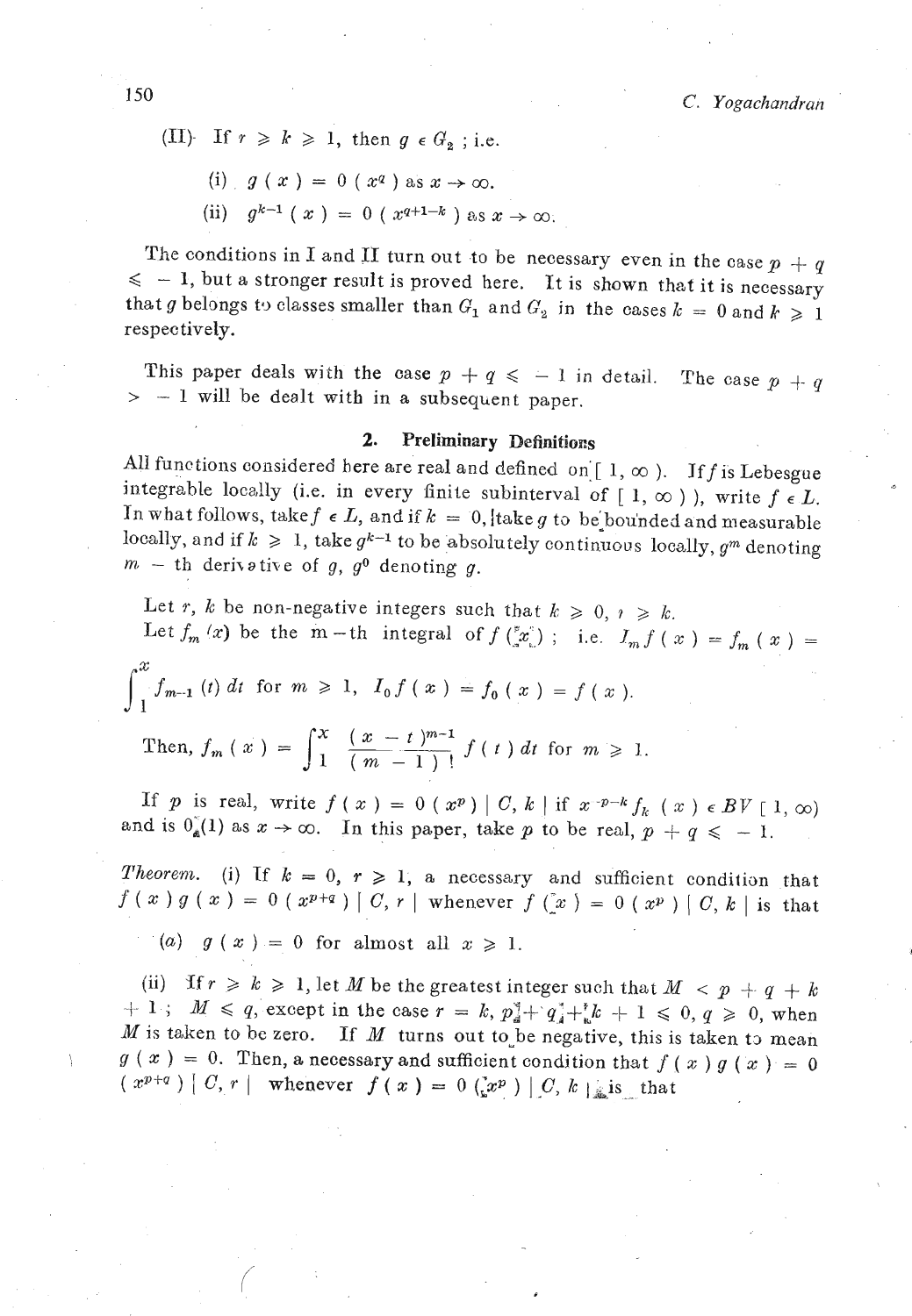Absolute convergence factors for integrals

9

**3** 

- (b)  $g(x)$  is a polynomial in x of degree not exceeding M.
- *Note.* If  $M \geq 1$ , then (ii) means that g (x) is a polynomial of degree less than or equal to M, and if  $M \leq 0$ , then  $g(x)$  is constant.

#### **3. Subsidiary Results**

*Lemma* 1. Let *N* be a positive integer,  $X > 1$ ,  $\theta \in L[1, X]$ . Then, a

necessary condition that  $\int_{1}^{x} \theta(t) s(t) dt = 0$  whenever  $s^N \in L$  and  $s(X)$ 

$$
= s^1 (X) = ... = s^{N-1} (X) = 0
$$
 is that  $\theta (t) = 0$  p.p in [1, X].

Proof. Assume that the conclusion is false. Then,

$$
\int_{1}^{x} \left| \theta(t) \right| dt = 5K, \text{ where } K > 0.
$$
 (1)

There exists a step function  $u(t)$  with a finite number of steps in [1, X]

such that 
$$
\int_{1}^{x} \theta(t) - u(t) \, dt < K. \tag{2}
$$

(1) and (2) give 
$$
\int_{1}^{x} u(t) | dt > 4K.
$$
 (3)

Since  $u \in L[1, X]$  there exists  $m^1 > 0$  such that, for any measurable subset e of  $\left[1, X\right]$  with  $m e < m^1$ , we have  $\int_e |u(t)| dt < K$ . (4)

Clearly, it is possible to select a finite set of pairwise disjoint intervals in  $[1, X]$  not containing any discontinuity of  $u(t)$ , such that their union *H* satisfies  $m \{ [1, X] - H \} < m$ <sup>1</sup>.

Thus (4) gives 
$$
\int_{1}^{x} u(t) dt - \int_{H} u(t) dt < K
$$
 (5)

Now, there exists *s* such that  $s^N \in L$ ,  $s(X) = s^1(X) = ... s^{N-1}(X) = 0$ and  $s(t) = sgn u(t)$  in H,  $(6)$  $[s(t) \leq 1 \text{ in } [1, X] - H.$  (7)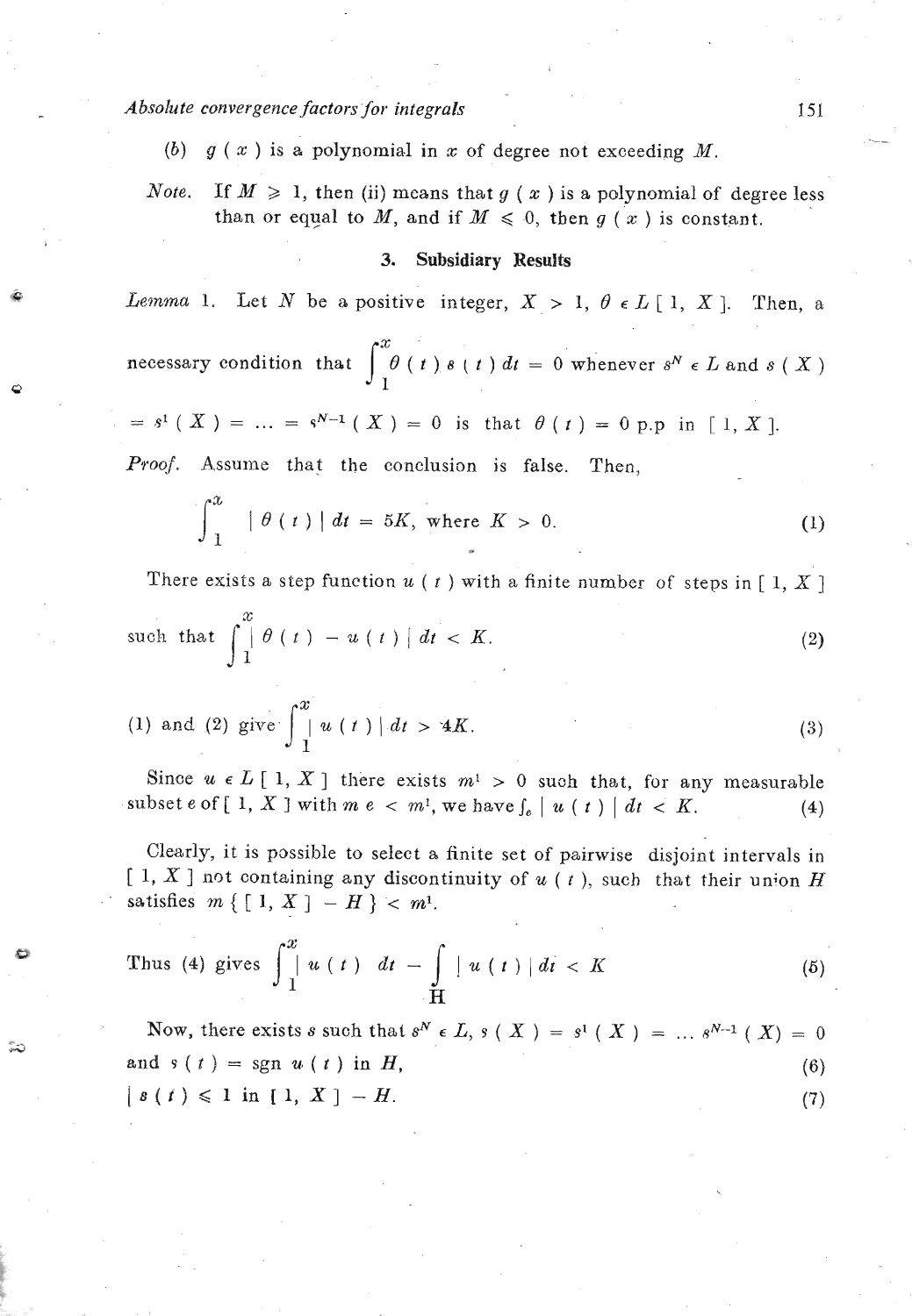From  $(7)$ ,  $(2)$ ,  $(6)$ ,  $(5)$  and  $(3)$  used in that order, it follows that

-. **<sup>C</sup>**  $\theta$  (*t*) *s* (*t*) *dt* > *K*, which is a contradiction, and hence the lemma.

*Lemma* 2. A necessary condition that  $\int_{1}^{x} \theta(t) s(t) dt = 0$ , where  $X > 1, \theta \in L(1, X)$  whenever  $s \in L$  and  $s(X) = 0$  is that  $\theta(t) = 0$ p.p in  $[ 1, X ]$ .

Proof. proceedings as in Lemma 1, we see *that* there exists a step function

 $u(t)$  such that  $\int_{0}^{x} u(t) dx > 4K$ . **1** 

Clearly, there exists s such that  $s \in L$ ,  $s(X) = 0$  and  $s(Y) = \text{sgn } u(Y)$ in  $\lceil 1, X \rceil$ .

Then,  $\int_{-1}^{x} \theta(t) s(t) dt > 3K > 0$ , and hence the lemma.

*Lemma* 3. If  $\phi \in PV$  [ 1,  $\infty$  ) and  $\delta > 0$ , then  $t^{-\delta} f_1^t u^{\delta^{-1}} \phi(u) du \in BV$  $\lceil 1, \infty \rceil$ . See (2), Lemma 3.

### **4. Proof of the Theorem**

When  $r \ge k \ge 1$ , repeated partial integration gives

$$
\mathcal{I}_r f(x) g(x) = \int_1^x \frac{(x-t)^{r-1}}{(r-1)!} f(t) g(t) dt
$$
  
= (-1)^k \int\_{1}^x f\_k(t) (D\_t)^k G\_r(x, t) dt + \delta\_{rk} f\_k(x) g(x), (8)

where  $D_t = \frac{\partial}{\partial t}$ ,  $G_r(x,t) = \frac{(x-t)^{r-1}}{(r-1)!} g(t)$  and  $\delta_{rk}$  is the Krönecker delta.

Formula (8) also holds when  $k = 0, r \ge 1$ . We want conditions necessary and sufficient that  $x^{-p-q-r}I_{r}f(x)g(x)$  $\epsilon$  *BV* [1,  $\infty$  ) and is 0 (1) as  $x \to \infty$  whenever  $x^{-p-k} f_k(x) \epsilon$  *BV* [1,  $\infty$  ) and is  $0 (1)$  as  $x \to \infty$ . (9) is 0 (1) as  $x \rightarrow \infty$ .

&.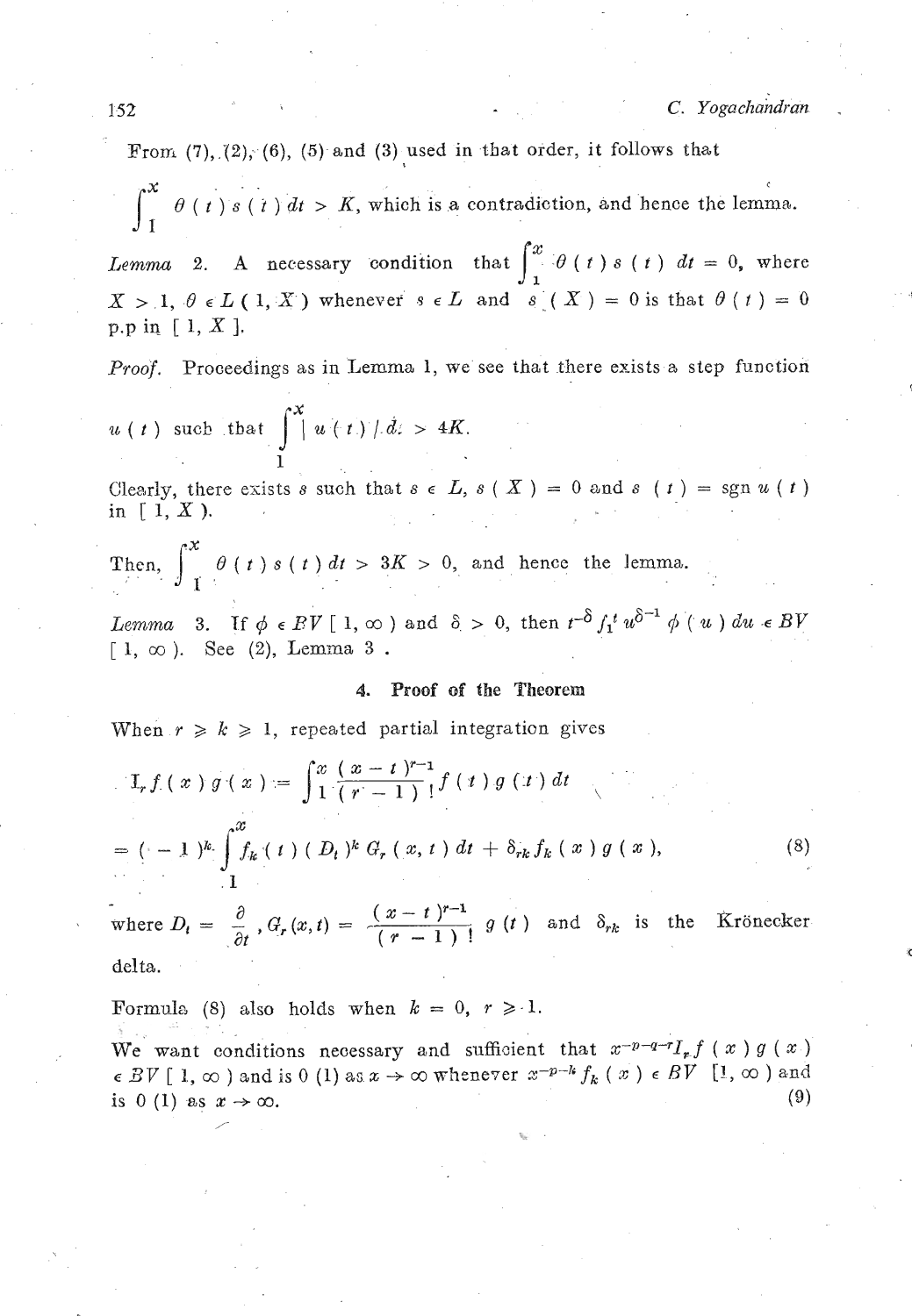## *Absolute convergence factors for integrals*

 $\ddot{\circ}$ 

*Necessity.* By (9), it is necessary that  $x^{-p-q-r}I_r f(x) g(x) = 0$  (1) whenever  $f \in L$  and  $f_k$   $(x) = 0$  for all  $x \geq X$ , where X is fixed, arbitrary and greater than 1,  $k \ge 0$ . *(10)*  $(10)$ For such  $f, f_1(x) = f_2(x) = ... = f_{k-1}(x) = 0$  for all  $x \ge X$  when  $k \ge 1$ , and hence (8) gives  $I_r f(x) g(x) = (-1)^k \int_{-1}^{x} f_k(t) (D_t)^k G_r(x, t) dt$ for all  $x \ge X$ .<br>
Hence  $I_r fg = \sum_{m=1}^{r} c_m x^{r-m} \int_{1}^{x} f_k(t)$ <br>
where  $c_m = \frac{(-1)^{k+m-1}}{(r-1)!} \left( \frac{r-1}{m-1} \right)$ .  $(11)$ Hence  $I_r fg = \sum_{m=1}^r c_m x^{r-m} \int_{1}^x f_k(t) (d/dt)^k [t^{m-1} g(t)] dt$ , **Y (12)**  where  $c_m = \frac{(-1)^{k+m-1}}{(r-1)!}$   $\binom{r-1}{m-1}$ . Formula  $(12)$  holds for  $k = 0$  too. Thus (10) and (12) give  $\sum_{m=1}^{r} c_m x^{-p-q-m} \int_{1}^{x} f_k(t) D^k [t^{m-1} g(t)] dt = 0$  (1)  $\sum_{m=1}^{r} c_m t^{p-1} f_k(t)$ whenever  $f \in L$  and  $f_k(x) = 0$  for all  $x \geqslant X$ .  $(13)$ Let *n* be the integer such that  $-n-1 < p + q \le -n$  if  $p + q > -r$ , and  $n = r$  if  $p + q \leq -r$ . Then,  $x^{-p-q-m} \rightarrow +\infty$  as  $x \rightarrow \infty$  for  $m = 1, 2,...n$ , and hence each coefficient of  $x^{-p-q-m}$  should be zero for  $m = 1, 2, \ldots, n$  in the series in (13). Thus  $\int_{-a}^{x} f_k(t) D^k[t^{m-1} g(t)] dt = 0$  whenever  $f \in L$  and  $f_k(x) = 0$  for **-1**  all  $x \geq X, m = 1, 2, ..., n$  $(14)$  $W = k$ ,  $s(t) = f_k(t)$ ,  $\theta(t) = D^k \left[t^{m-1} g(t) \right]$  when  $k > 1$ , and  $s(t) = f(t), \theta(t) = t^{m-1} g(t)$  when  $k = 0$ . Then by (14),  $\int_{1}^{x} \theta(t) s(t) dt = 0$  whenever  $s^{N} \in L$ ,  $s(X) = s^{1}(X) =$  $\therefore$  =  $s^{N-1}$  (X) = 0 when  $k \ge 1$ , and  $\int_{1}^{x} \theta(t) s(t) dt = 0$  whenever  $s \in L$ ,  $s(X) = 0$  when  $k = 0$ .

153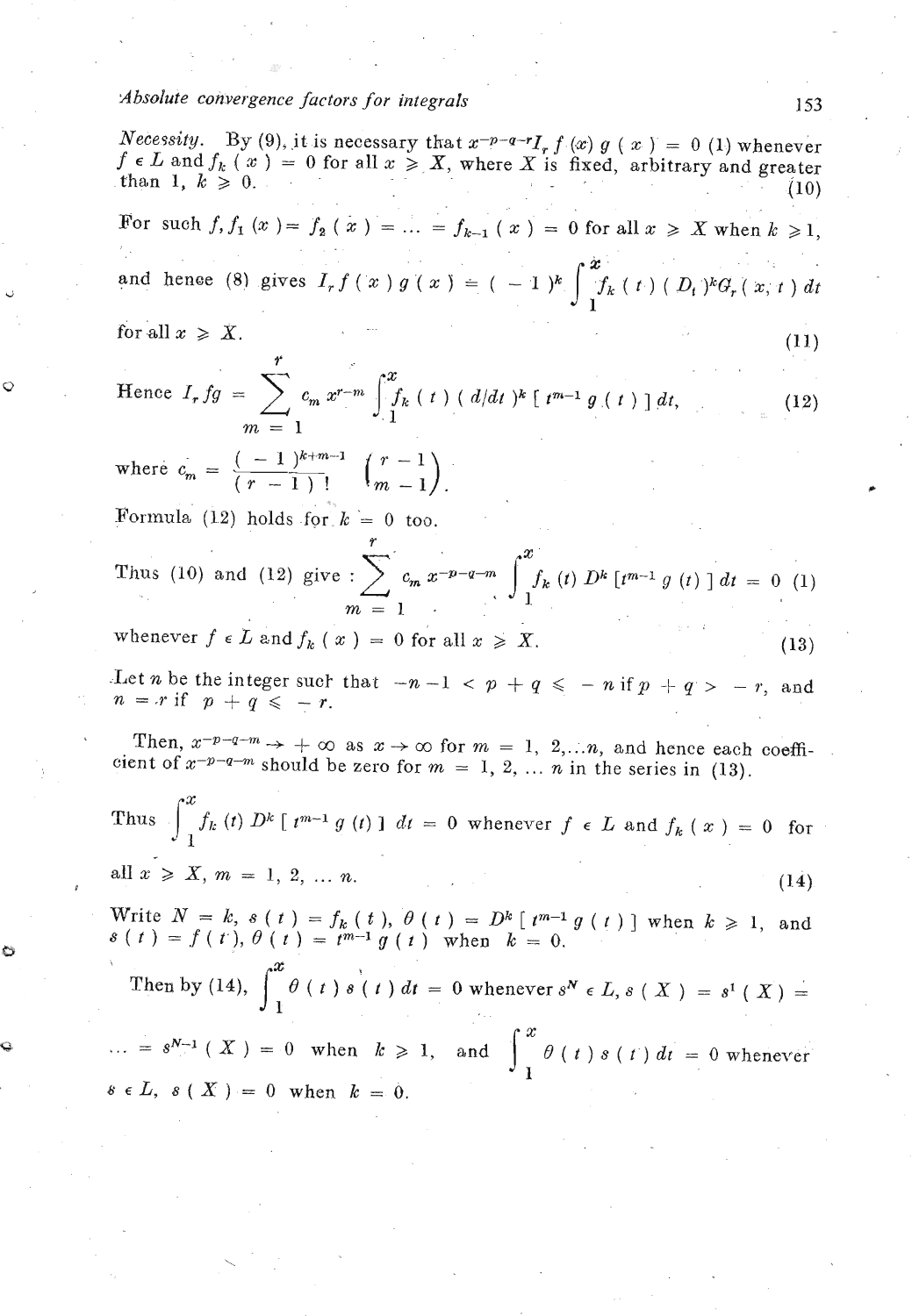**154** C. *Yogachandraiz* 

By lemmas 1 and 2 it follows that  $\theta$  ( $t$ ) = 0 p.p in [1, X]. (15)

If  $k = 0$ , this gives  $g(t) = 0$  p.p in [1, X], and since X is arbitrary, it follows that  $q(t) = 0$  for almost all  $t \ge 1$ , which is (a).

If  $k \ge 1$ , by (15),  $D^k \lceil t^{m-1} g(t) \rceil = 0$  p.p. in  $\lceil 1, X \rceil$ , for  $m = 1, 2, \ldots n$ , and hence  $g(t)$ , *tg* (*t*), ...  $t^{n-1} g(t)$  are polynomials in t of degree at most  $k - 1$ . (16)

Thus 
$$
g(t)
$$
 is a polynomial of degree at most  $k - n$ . (17)

If 
$$
n = r, r \ge k + 1
$$
, (16) implies that  $g(t) = 0$ . (18)

If 
$$
n = r = k
$$
, (16) implies that  $g(t) = a$  constant. (19)

If  $n < r$ , then  $-n-1 < p + q$  and hence  $k - n < p + q + k + 1$ .

Thus g (t) is a polynomial of degree less than  $p + q + k + 1$  if  $p + q + k$  $+ 1 \ge 1$ , by (17), and since it is also necessary that  $g(t) = 0$  ( $t<sup>q</sup>$ ), (since  $g \in G_2$ ), the required conclusion follows in the case  $p + q + k + 1 > 0$ .

If  $r=k$ ,  $p+q+k+1 \le 0, q \ge 0$ , then  $p+q+r=p+q+k<0$ and hence  $n = r$ . Thus (19) implies that  $g(t) = constant$ .

If  $r = k$ ,  $p + q + k + 1 \leq 0$   $q < 0$ , again  $q(t) =$  constant A, but  $f(x) = 0$  (x<sup>p</sup>) |C, k | can imply  $Af(x) = 0$  (x<sup>p+q</sup>) | C, k | only if  $A = 0$ , i.e.  $g(t) = 0$ .

If  $p + q + k + 1 \le 0, r \ge k + 1,$  by (18) it follows that  $q(t) = 0$ , which is the required conclusion, since  $M < 0$  in this case.

This completes the necessity in (ii).

*Xuficiency* The sufficiency in (i) is trivial.

(ii) Omit the trivial case when  $g(t) = 0$ , and consider the case when  $g(t)$  is a polynomial in *t* of degree at most M, where  $M \leq q$ ,  $M < p + q + k$  $+1, M \geq 0.$ 

Let  $P^{(m)}(x)$  denote a polynomial in x of degree at most m, possibly different at each occurrence.

Then,  $g(t) = P^{(M)}(t)$ , and substituting for  $g(t)$  and regrouping terms,